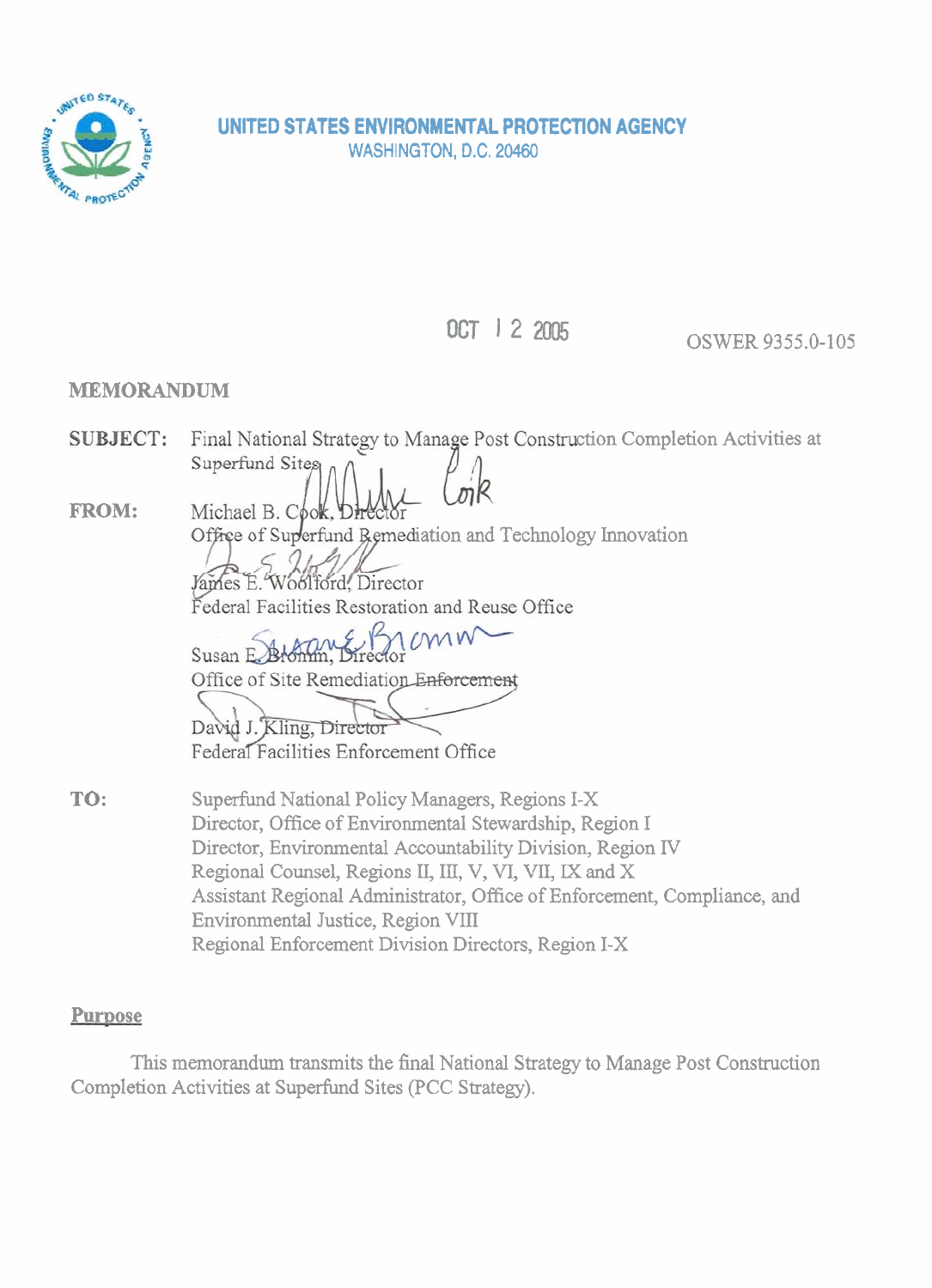#### **Background**

The PCC Strategy is a framework designed to assure that remedies put in place under the Comprehensive Environmental Response, Compensation and Liability Act continue to protect human health and the environment over the long term. This strategy will help us focus efforts during the next five years on activities to ensure human health and the environment are protected at Superfund sites after construction is complete.

#### **Conclusion/Implementation**

Efforts are already underway to implement the approaches recommended in this strategy, and we appreciate the participation of regional staff in strategy implementation. The **staff** point of contact for the PCC Strategy is Tracy Hopkins, **hopkins.tracy@epa.gov**, 703-603-8788. The strategy can be found at http://www.epa.gov/superfund/action/postconstruction/index.htm.

**Attachment** 

cc: OSRTI Managers Ed Chu, Land Revitilization Staff Debbie Deitrich, OEM Matt Hale, OSW Linda Garczynski, OBCR Scott Sherman, OGC Eric Steinhaus, Superfund Lead Region Coordinator, US EPA Region **8**  NARPM Co-Chairs OSRTI Documents Coordinator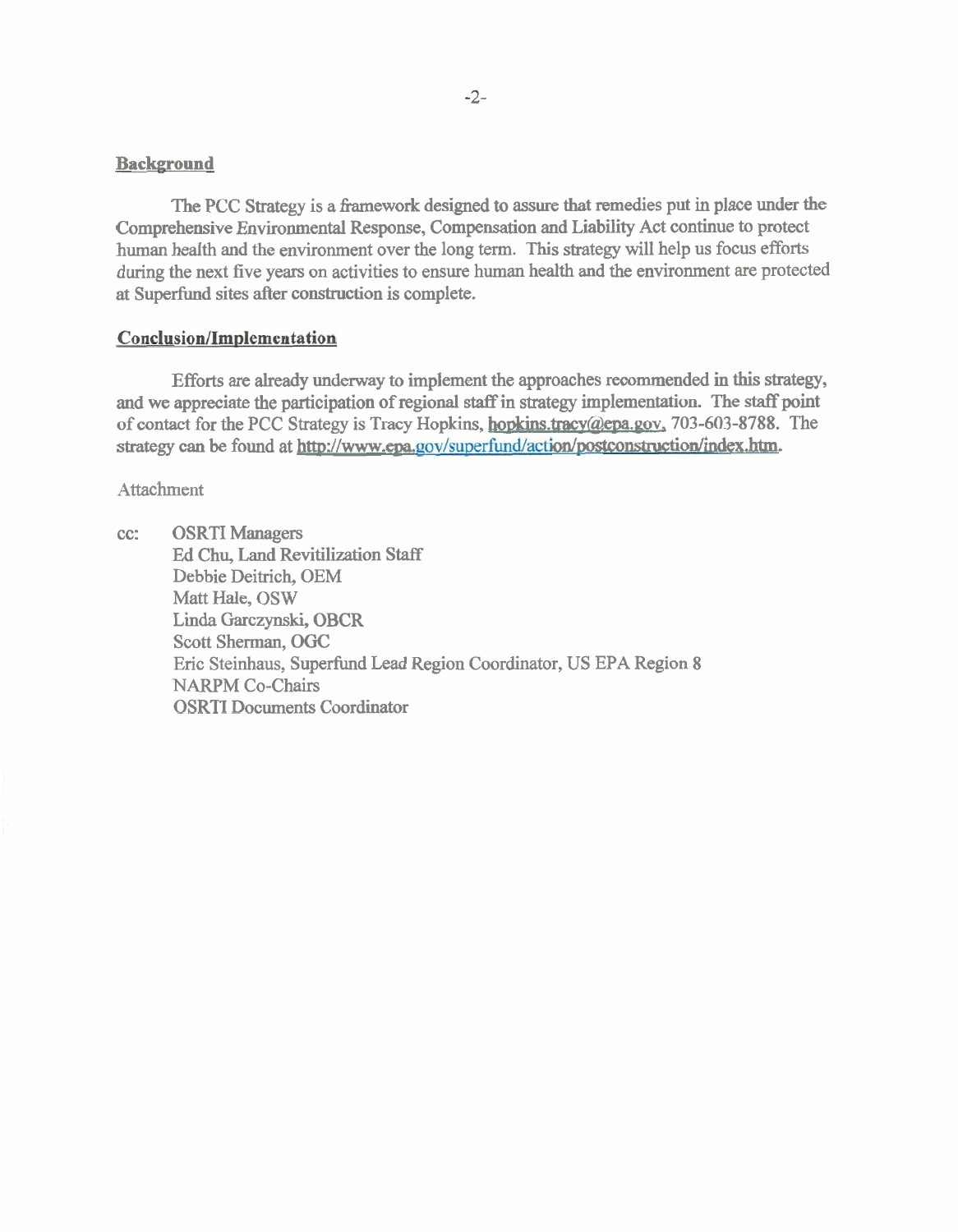# **U.S. Environmental Protection Agency**

# **National Strategy to Manage Post Construction Completion Activities at Superfund Sites**

#### **Purpose of Strategy**

This document sets forth the Environmental Protection Agency's (Agency) National Strategy to Manage Post Construction Completion Activities at Superfund Sites (PCC Strategy). The PCC Strategy is a management framework of goals, with recommended approaches and initiatives, that is designed to provide greater assurance that remedies put in place under the Comprehensive Environmental Response, Compensation and Liability Act (CERCLA) remain protective over the long-term. It is intended to be a national strategy to manage the PCC aspects of Superfund sites generally, not a specific strategy for managing an individual site. The Agency anticipates undertaking the projects outlined in this strategy over the next five years.

Except where noted, the strategy is designed for both National Priorities List (NPL) sites and Superfund Alternative (SA) sites. Under existing guidance, the Agency considers SA sites to include sites that the Region has determined would meet the criteria for listing on the NPL, require long-term response, and have viable and agreeable potentially responsible parties.<sup>1</sup> Products developed under this strategy may also apply to other Superfund cleanups and cleanups under other programs.<sup>2</sup>

An Agency interoffice workgroup prepared this strategy, with input from regional workgroup members and stakeholders. The PCC Strategy collects ideas from the Agency and its stakeholders on PCC issues, highlights areas that warrant focused attention, and identifies

<sup>&</sup>lt;sup>1.</sup> Revised Response Selection and Settlement Approach for Superfund Alternative Sites," OSWER 9208.0-18, June 17, 2004, http://www.epa.gov/compliance/resources/policies/cleanup/superfund/rev-sas-04-trans-mem.pdf

 $^{2}$ It should be noted that the Agency's Federal Facility Superfund program, the Department of Energy (DOE), and the Department of Defense have initiated efforts broadly labeled as "long-term stewardship" (LTS). DOE has created an Office of Legacy Management to manage post-closure responsibilities and ensure the future protection of human health and the environment. This office has control and custody for legacy land, structures, and facilities and is responsible for maintaining them at levels suitable for their long-term use. LTS components generally include: O&M, site surveillance and maintenance; implementation, monitoring and enforcement of land use controls; environmental monitoring; oversight and enforcement; information collection and dissemination; and periodic evaluation of remediation systems, including availability of new technology. In addition, the Agency has established a Long-Term Stewardship Task Force under the "One-Cleanup Program" initiative that has prepared a report entitled, "Long-Term Stewardship: Ensuring Environmental Site Cleanups Remain Protective Over Time."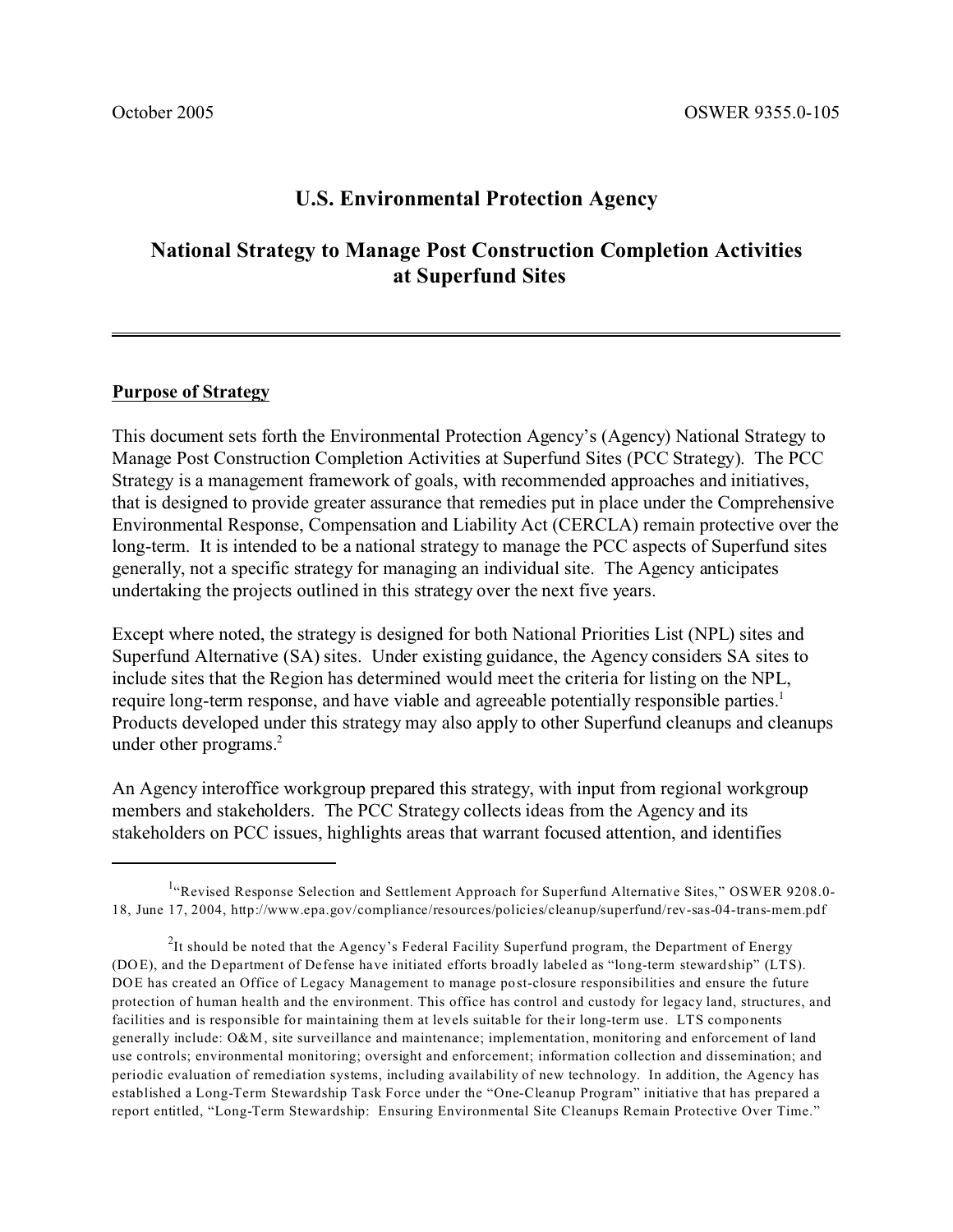potential approaches. The PCC Strategy builds on previous efforts of the Agency, its regions, and stakeholders to create a recommended "infrastructure" for PCC through guidance, fact sheets, training courses and other efforts.

Through five goals, the PCC Strategy provides information to regions, federal agencies, states, tribes, local governments, and stakeholders regarding the areas that may require continued focus. Under each of these goals, the PCC Strategy identifies potential initiatives or, in some cases, summarizes work that is already underway. Now that this strategy is final, the Agency is developing a schedule of the products that the Agency will continue to work on or initiate over the next five years, taking into consideration the potential beneficial impacts on the program, resources, and other program priorities. Note that, separate from this strategy, an overall workforce assessment for Superfund is being developed; consequently, PCC workforce issues will not be addressed in this strategy.

This document provides information to Agency staff, the public, and the regulated community on how the Agency intends to nationally manage PCC activities at Superfund sites. The document does not, however, substitute for the Agency's statutes or regulations, nor is it a regulation itself. Thus, it cannot impose legally-binding requirements on the Agency, states, or the regulated community, and may not necessarily apply to a particular situation based upon the circumstances.

#### **Post Construction Completion History**

Until the late 1990's, the Superfund program was principally focused on getting NPL sites to the milestone of site Construction Completion (CC). The Construction Completion category of the NPL and Construction Completions List were first described in two Federal Register Notices.<sup>3</sup> Generally, a site qualifies for the construction completion list when any necessary physical construction is complete, whether final cleanup levels or other requirements have been achieved.

Achieving site Construction Completion has been the Superfund program's primary measure of accomplishment, and it is a Government Performance and Results Act (GPRA) target. Because of its prominence in the Superfund program, the term "Construction Completion" is sometimes mistaken to mean that site cleanup is complete. The reality is that, while physical construction is complete, in most cases, additional activities are needed to achieve remedial objectives. Many of the construction complete sites have remedies that only permit certain uses because of residual contamination remaining on the site. In addition, many of the sites with ground water contamination will require ongoing remediation over many years to achieve protective cleanup levels.

In the late 1990's, the Superfund program started to group the body of work that occurs after Site

<sup>3</sup> FR Volume 55, No. 46, March 8, 1990; FR Volume 58, No. 29, March 2, 1993.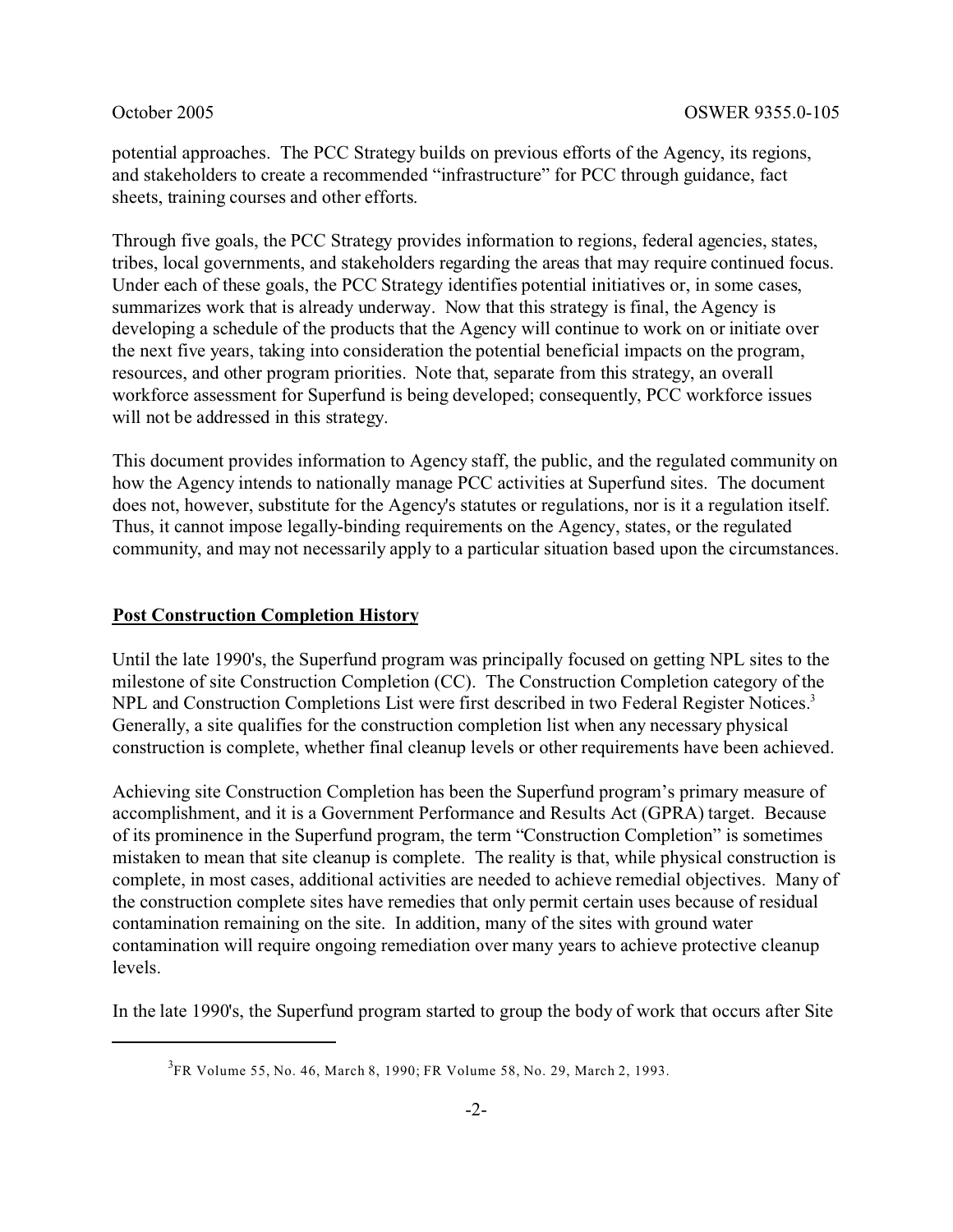Construction Completion into what is now known as PCC. Since more than 62 percent of the final and deleted NPL sites were Construction Complete as of the end of FY2005, the management of PCC is becoming increasingly important. The main purpose of PCC generally is to ensure that response actions continue to provide for the long-term protection of human health and the environment. PCC typically encompasses several activities that may be undertaken at a site following the construction of a remedy. These activities may include, but are not limited to:

- Long-Term Response Action (LTRA): Generally applies to the first 10 years of Fundfinanced ground and surface water restoration.
- **Operation and Maintenance (O&M):** Includes the activities required to maintain the effectiveness and integrity of the remedy. Also includes continued operation of ground and surface water restoration remedies after LTRA.
- **Five-Year Reviews:** Required by statute to assure protectiveness for any remedial action that leaves hazardous substances on a site above levels that allow for unlimited use and unrestricted exposures. Five-year reviews are also conducted as a matter of policy in other situations.
- **Institutional Controls (IC)**: Using non-engineered instruments, such as administrative and/or legal controls, that typically minimize the potential for human exposure to contamination and/or protect the integrity of the remedy by limiting land or resource use.
- **Remedy Optimization:** Performing reviews to improve the performance and/or reduce the annual operating cost of remedies without compromising protectiveness.
- **NPL Deletion**: Removing sites or portions of sites from the NPL because no further response action is appropriate (not applicable to SA sites).
- **Reuse:** Working with the parties seeking to redevelop Superfund sites to ensure that their activities do not adversely affect the implemented remedy.

A complete description of each of these PCC components, along with guidance and fact sheets, is available at the Agency Superfund web site. $4$  The PCC Strategy is also available there.

The remainder of this document describes the five goals in the PCC Strategy and their recommended implementation approaches. The goals and implementation approaches are not listed in any particular priority order, as they are all considered priorities for the PCC Strategy.

The staff point of contact for the PCC Strategy is Tracy Hopkins, hopkins, tracy  $(a)$ epa.gov, 703-603-8788.

<sup>4</sup> http://www.epa.gov/superfund/action/postconstruction/index.htm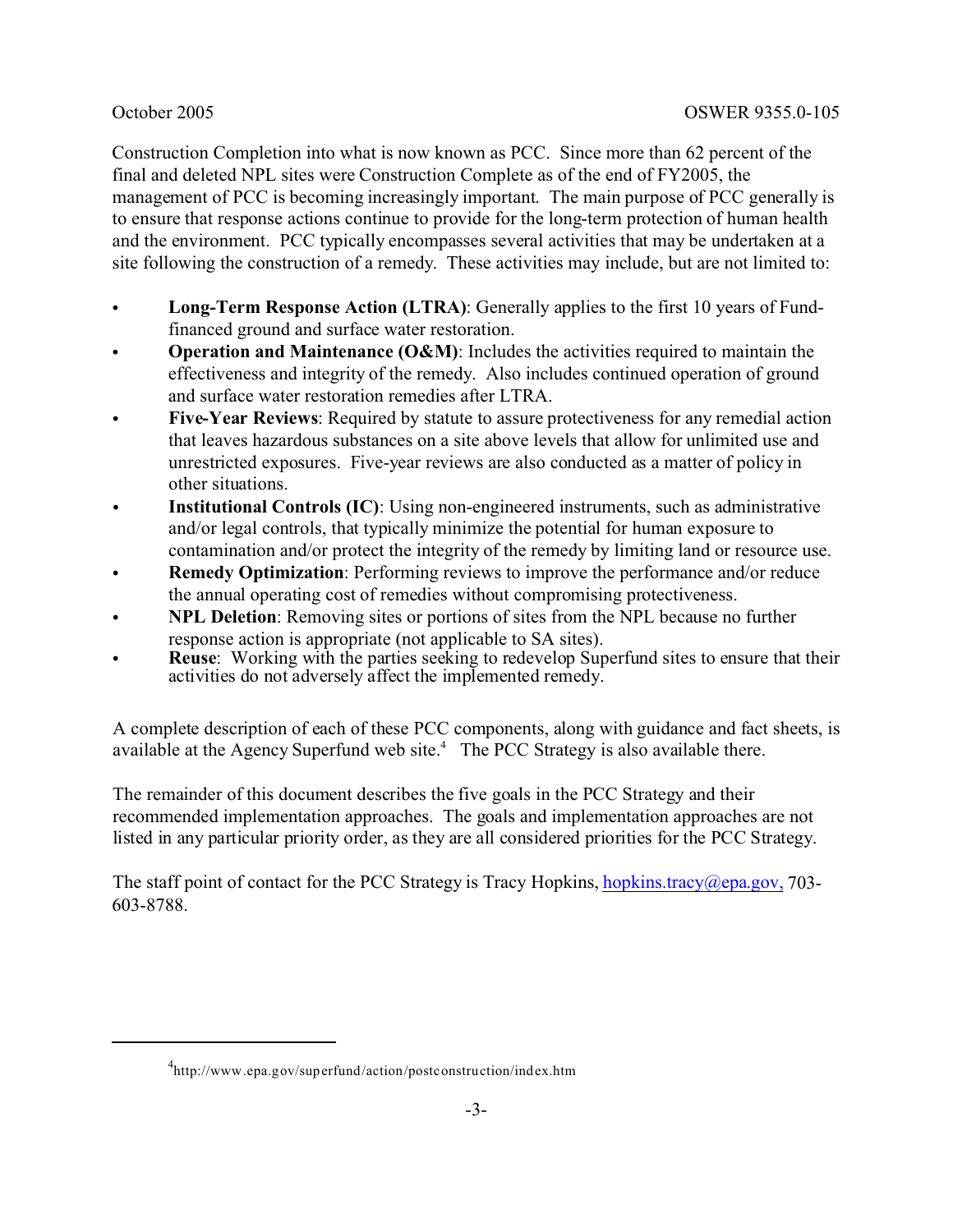### **Post Construction Completion Strategy by Goal**

#### **Goal 1 Ensure that remedies remain protective and cost effective.**

Section 121(b) of the Comprehensive Environmental Response, Compensation, and Liability Act (CERCLA) states:

"The President shall select a remedial action that is protective of human health and the environment, that is cost effective, and that utilizes permanent solutions and alternative treatment technologies or resource recovery technologies to the maximum extent practicable."

When remedies are selected, the statutory requirements of Section 121 are addressed in part by applying the nine criteria provided for in the National Oil and Hazardous Substances Pollution Contingency Plan (NCP).<sup>5</sup> At all stages of cleanup, especially the PCC phase after remedies have been constructed, the focus should be on assuring protectiveness and achieving results in a cost effective manner, consistent with the statute and the NCP.

The PCC phase of an NPL site cleanup typically involves the O&M, including monitoring, of remedies. Engineered remedies that may require O&M include treatment, such as pump-andtreat (P&T), bioremediation, air sparging, and soil vapor extraction; and containment, that may involve vertical barriers (subsurface walls) and caps. To ensure the cost effectiveness and protectiveness of these remedies often requires ongoing O&M, five-year reviews, monitoring, periodic repairs, and, sometimes, replacement of remedy components. Other remedies, such as monitored natural attenuation (MNA), principally involve monitoring (but can include O&M, repair, or replacement of monitoring wells). All of these types of remedies may require managing and evaluating large volumes of monitoring data, and tracking progress toward welldefined requirements. Clear remedy requirements are important in order to assess ongoing performance and the need for operational changes.

Remedies are selected, designed, and constructed based on the best knowledge of site conditions and technology available at the time. It is expected that most remedies will have a dynamic nature over time. This can be related to factors such as additional characterization data, changing site conditions, engineering or operating issues, technological innovation, or regulatory changes (e.g., regulatory standards such as MCLs). These factors may warrant a reevaluation of previous documented decisions, such as the remedy, remediation objectives, methods for determining achievement of objectives, system design and operation, and monitoring frequency or locations. These decisions are typically documented in the ROD, remedial design, or Operations & Maintenance (O&M) Plan for the remedy.

 ${}^{5}$ NCP §300.430(f)(5)(i)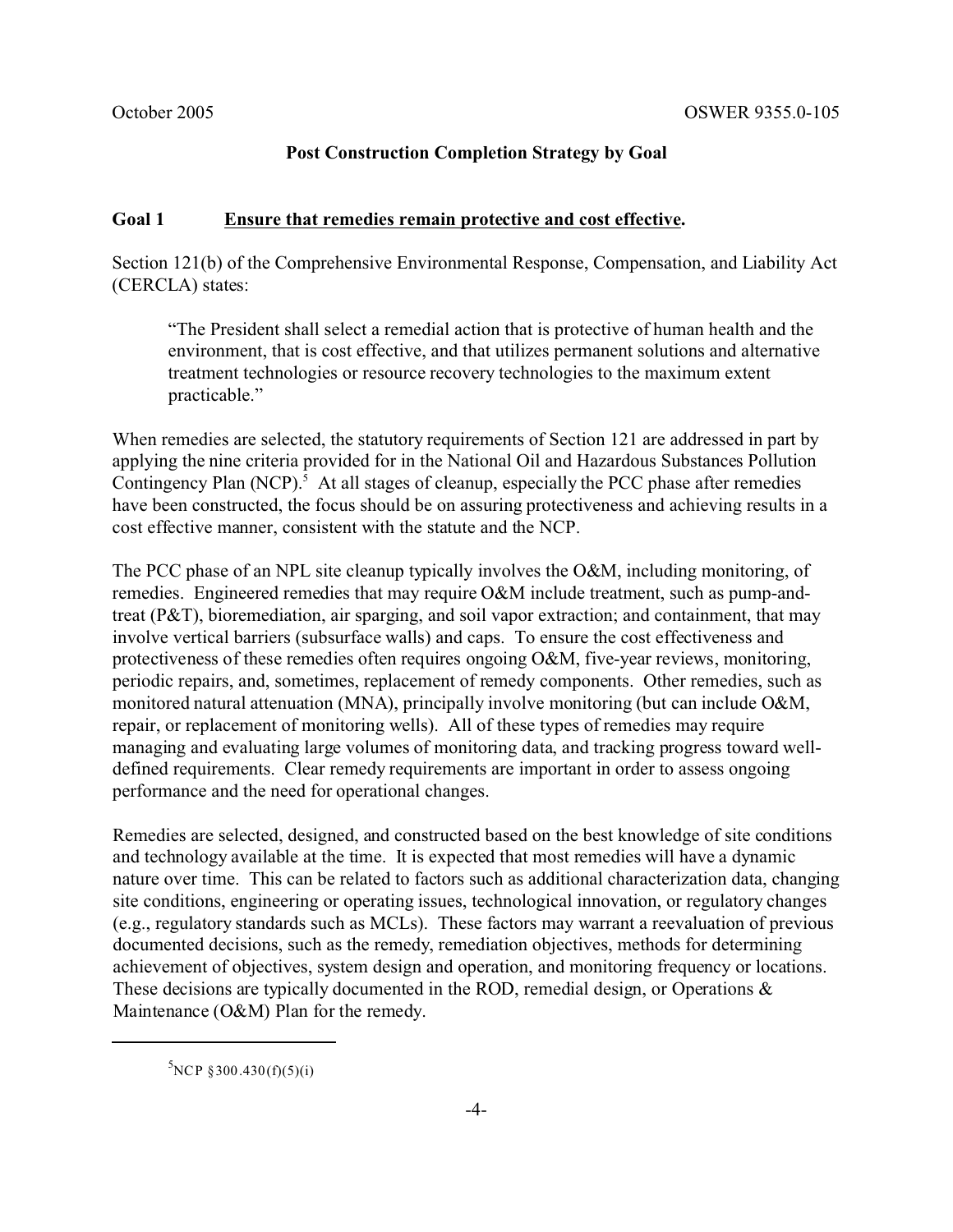Existing program guidance allows for remedy changes when appropriate.<sup>6</sup> The guidance states that a Record of Decision (ROD) modification is generally appropriate where significant new information has become available that supports the need to alter the remedy. Other guidance also encourages the regions to take a close look at, and modify as appropriate, past remedy decisions where those decisions are substantially out of date with the current state of knowledge in remediation science and technology, and, thus, are not as effective from a technical or cost effectiveness perspective as they could be.<sup>7</sup> Remedy update types could include not only changes in the remediation technology, but also modification of the remediation objectives, or modification of the monitoring program. The objective of Goal 1 is to enable the program to assess changing conditions over time, and to modify remedy decisions and approaches as needed to maintain the protectiveness and cost-effectiveness of the remedy.

#### **Recommended Implementation Approach**

# *1.1 Develop approaches for improving remedy O&M, monitoring, performance, and tracking.*

To determine if an operating remedy continues to be both protective and cost effective may require periodic evaluation of its operation and performance with respect to cleanup standards. To assess progress toward achieving cleanup standards may require that the reliable and necessary data be collected, managed, and analyzed on a regular basis. Current program guidance is focused on five-year reviews<sup>8</sup> and a few specific remedies, such as monitored natural attenuation  $(MNA)^9$  and pump-and-treat<sup>10</sup>. Five-year reviews are designed to assess the protectiveness of a remedy, but not necessarily whether it is operating efficiently or making sufficient progress to meet cleanup levels. Detailed evaluations (such as remedy optimization evaluations) for large systems may be necessary to properly optimize performance for the least cost.

<sup>&</sup>lt;sup>6.</sup> A Guide to Preparing Superfund Proposed Plans, Records of Decision, and Other Remedy Selection Decision Documents," OSWER 9200.1-23P, EPA 540-R-98-031, July 1999, http://www.epa.gov/superfund/resources/remedy/rods/index.htm

<sup>&</sup>lt;sup>7</sup> Superfund Reforms: Updating Remedy Decisions," OSWER 9200.0-22, Sept. 27, 1996, http://www.epa.gov/superfund/programs/reforms/reforms/3-2.htm

<sup>&</sup>lt;sup>8.</sup> Comprehensive Five-Year Review Guidance," OSWER 9355.7-03B-P, EPA 540-R-01-007, June 2001, http://www.epa.gov/superfund/resources/5year/index.htm

<sup>&</sup>lt;sup>9.</sup> Performance Monitoring of MNA Remedies for VOCs in Ground Water," EPA 600-R-04-027, April 2004, http://www.epa.gov/ada/pubs/reports.html

 $10^{10}$ "Elements for Effective Management of Operating Pump and Treat Systems," OSWER 9355.4-27FS-A, December 2002, http://www.epa.gov/superfund/resources/gwdocs/per\_eva.htm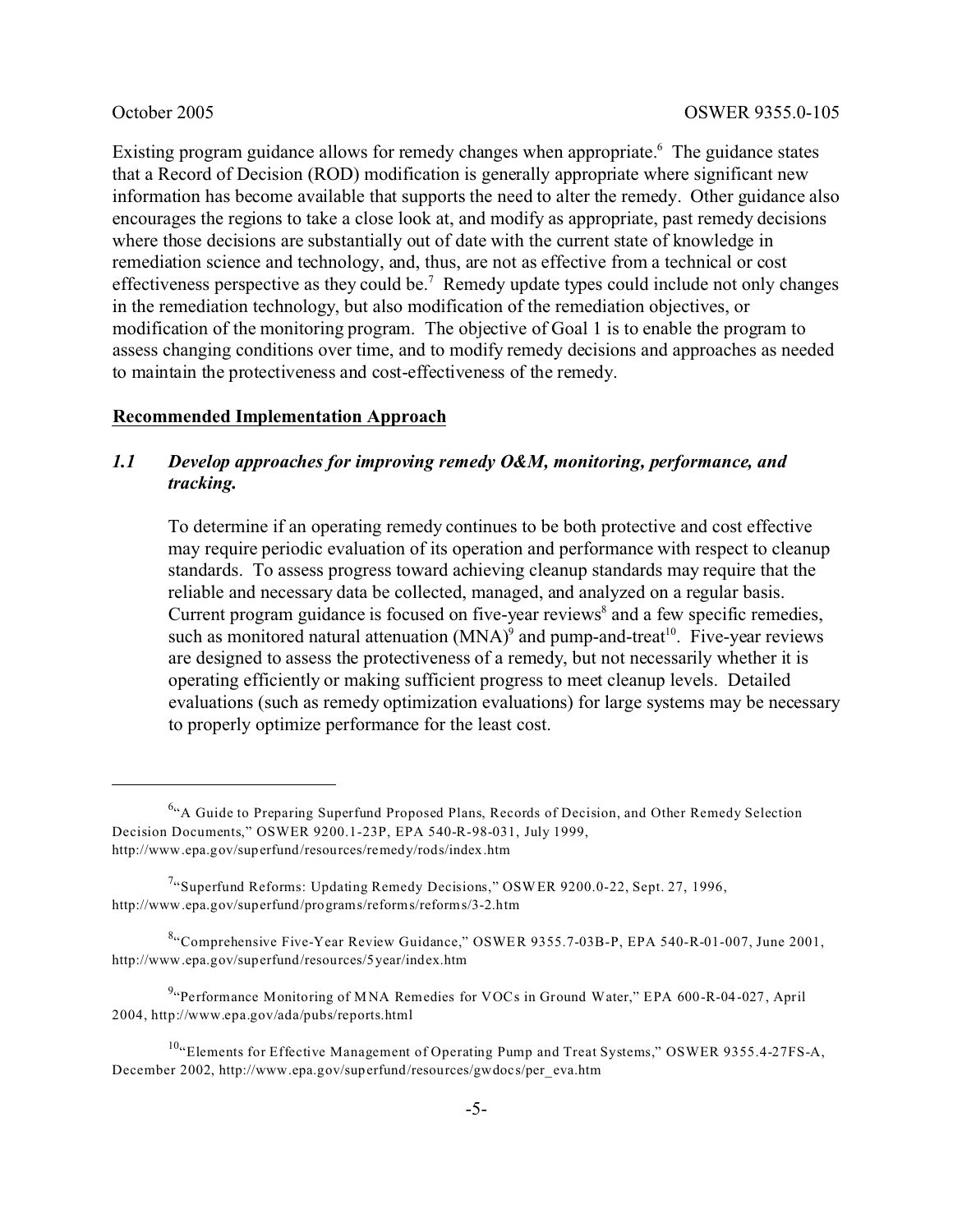Priority efforts already underway and those that may be initiated in the future include:

- A. Continue to provide tools to review and improve O&M (e.g., capture zone guidance and training, O&M check list).
- B. Continue implementation of the "Action Plan for Ground Water Remedy" Optimization."<sup>11</sup>
- C. Develop and implement tools to manage and analyze monitoring data.
- D. Clarify and supplement current guidance on establishing intermediate and final remedy cleanup levels, ways to measure progress toward cleanup levels, and how to verify that they have been achieved (i.e., "exit strategy").
- E. Continue to provide tools to improve the five-year review process.
- F. Develop and implement tools to ensure that monitoring requirements at sediment sites are implemented.
- G. Continue implementation of long-term monitoring optimization efforts for monitoring systems.
- H. Continue to compile and prepare case studies of remedy cost and performance.
- I. Provide additional PCC classroom and internet training to regions and states.
- J. Focus technical support (e.g., Technical Support Centers) for remedial project managers on PCC activities.

#### *1.2 Encourage improved regional management of PCC sites.*

This effort is intended to help the regions, states, and other federal agencies create processes to manage more effectively the increasing number of PCC sites. Regional, state, and other federal agency staffs may be responsible for managing and overseeing multiple complex site cleanups in the PCC phase. Effective management of these cleanups may require expertise in data management, system performance evaluation, system optimization, and innovative technologies. Some regional offices already have created special procedures for PCC sites. For example, Region 10 staff members prepare short written updates of the status of PCC sites and brief an internal team on progress and issues. Region 8 has a team of staff assigned to manage PCC sites. Region 3 is working with Headquarters to create a regional optimization and evaluation team consisting of technical staff, senior managers, and others to track and manage LTRA sites.

The activities in PCC may lend themselves to the application of an Environmental Management Systems (EMS) approach.<sup>12</sup> An EMS typically involves a continual cycle of planning, reviewing and improving the processes and actions that an organization

<sup>&</sup>lt;sup>11</sup>"Action Plan for Ground Water Remedy Optimization," OSWER 9283.1-25, August 25, 2004, http://www.epa.gov/superfund/action/postconstruction/action\_plan.pdf

 $12$ http://www.epa.gov/ems/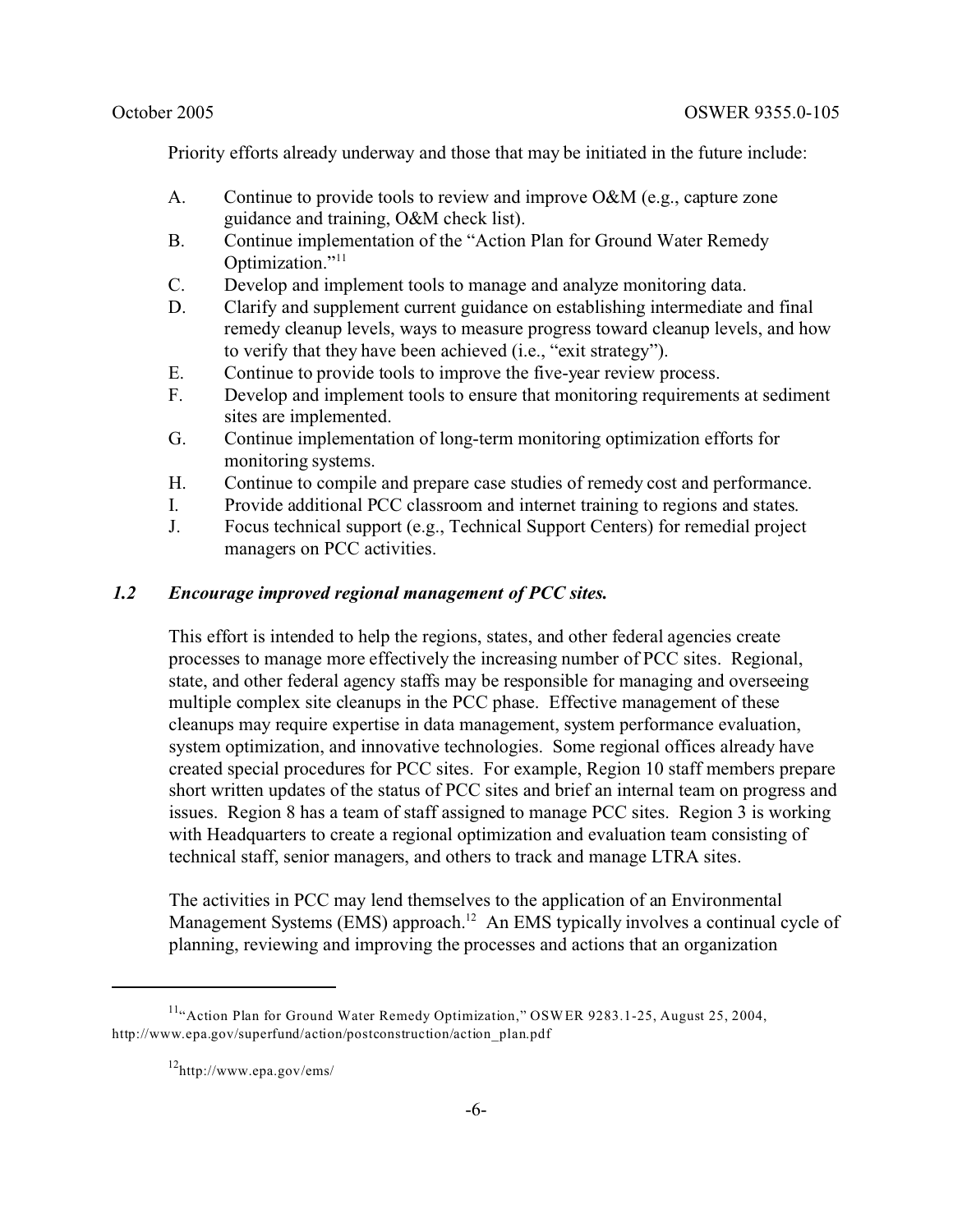undertakes to meet its business and environmental goals.

Priority efforts already underway and those that may be initiated in the future include:

- A. Document regional processes for managing PCC sites.
- B. Work with any regions that would like assistance to develop new procedures or improve their current procedures for managing PCC sites.
- C. Develop a conceptual model of the PCC process to determine how the EMS process may be applied.
- D. Pilot using an EMS approach for selected PCC sites.

# *1.3 Ensure proper consideration of PCC requirements in enforceable agreements with responsible parties and federal facilities.*

Some of the model documents associated with Superfund may not have fully anticipated issues emerging in PCC. These issues should be contemplated and planned for throughout the remedial process, and could include considerations associated with financial assurance, O&M, institutional controls, and reuse. The model language may need to be revised to include PCC considerations that may not have been included in previous versions.

Priority efforts already underway and those that may be initiated in the future include:

- A. Continue to revise model enforcement documents.
- B. Continue to ensure language addressing operation and maintenance (including any engineered and institutional control portion of the remedy) is included in future Federal Facility Agreements.

# **Goal 2 Ensure that institutional controls required as part of the remedy are implemented and effective.**

The Agency generally defines institutional controls (ICs) as non engineered instruments, such as administrative and/or legal controls, that help to minimize the potential for human exposure to contamination and to protect the integrity of a remedy by limiting land or resource use.<sup>13</sup> ICs are frequently used in hazardous waste cleanups to ensure that remedies remain protective over the long-term. As the cleanup pipeline has matured, many of the early assumptions about the effective identification, evaluation, selection, implementation, monitoring, reporting and

<sup>&</sup>lt;sup>13</sup>"Institutional Controls: A Site Manager's Guide to Identifying, Evaluating and Selecting Institutional Controls at Superfund and RCRA Corrective Action Cleanups," OSWER 9355.074FS-P, September 2000, http://www.epa.gov/superfund/action/ic/guide/index.htm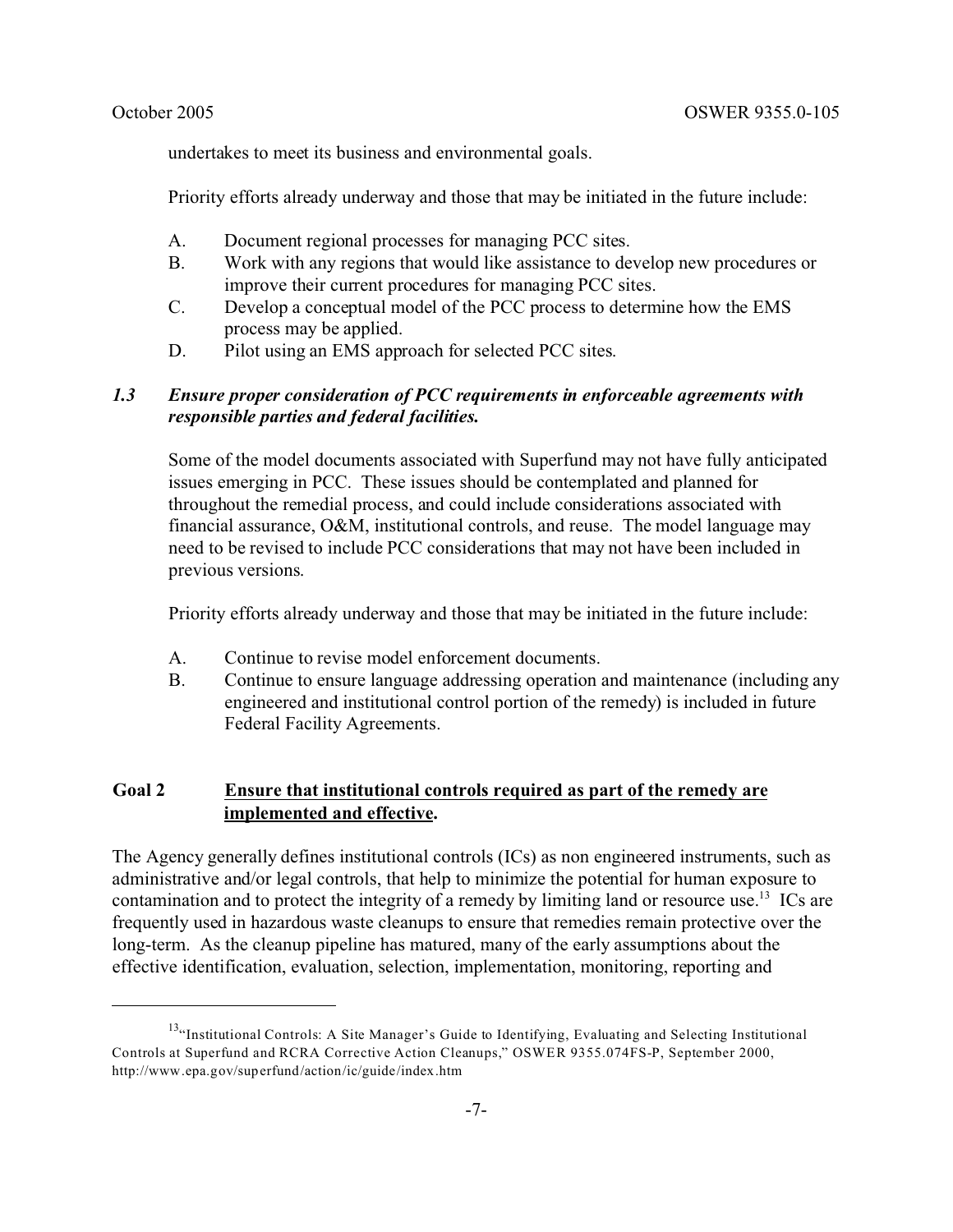enforcing of ICs have come into question. This has resulted in significant internal and external concern about the long-term reliability of certain remedies and associated ICs. The fundamental challenge presented by ICs is that, although the Agency frequently relies on ICs to ensure protectiveness, the responsibility for implementation, monitoring, and enforcement is often under the jurisdiction of other levels of government and private parties.

ICs normally are used specifically to ensure protection of human health and the environment, as well as to protect the integrity of the remedy. The most critical aspects of ICs that affect protection of human health and the environment typically are related to implementation, monitoring and enforcement. Durable and effective ICs are critical to long-term protectiveness and may enable more sites to return to productive use sooner.

One key challenge for ICs is ensuring coordination and cooperation outside the Agency. The Agency, other federal agencies, states, tribes, local government, and industry need to work together to ensure acceptable long-term effectiveness and durability of ICs.

#### **Recommended Implementation Approach**

Note that the Agency has separately developed a strategy to ensure institutional control implementation.<sup>14</sup> The approaches described below are consistent with the IC strategy.

### *2.1 Develop and ensure continued effectiveness of a national IC Tracking System (ICTS).*

An initial round of preliminary IC data entry for Agency analysis was completed in the summer of 2004 for all of the construction complete sites on the NPL. This initial effort likely will be augmented as the tracking system is developed further.

Priority efforts already underway and those that may be initiated in the future include:

- A. Continue to establish an approach and appropriate time line for population, continual updates, and maintenance of ICTS.
- B. Work further with federal facilities, states, tribes, local agencies and industry to establish the exchange of IC information.

### *2.2 Ensure the effective implementation of ICs.*

Priority efforts already underway and those that may be initiated in the future include:

A. Use ICTS data and other site information to prioritize further evaluation of ICs at

<sup>&</sup>lt;sup>14</sup>"Strategy to Ensure Institutional Control Implementation at Superfund Sites," OSWER 9355.0-106, September 29, 2004, http://www.epa.gov/superfund/action/ic/strategy.htm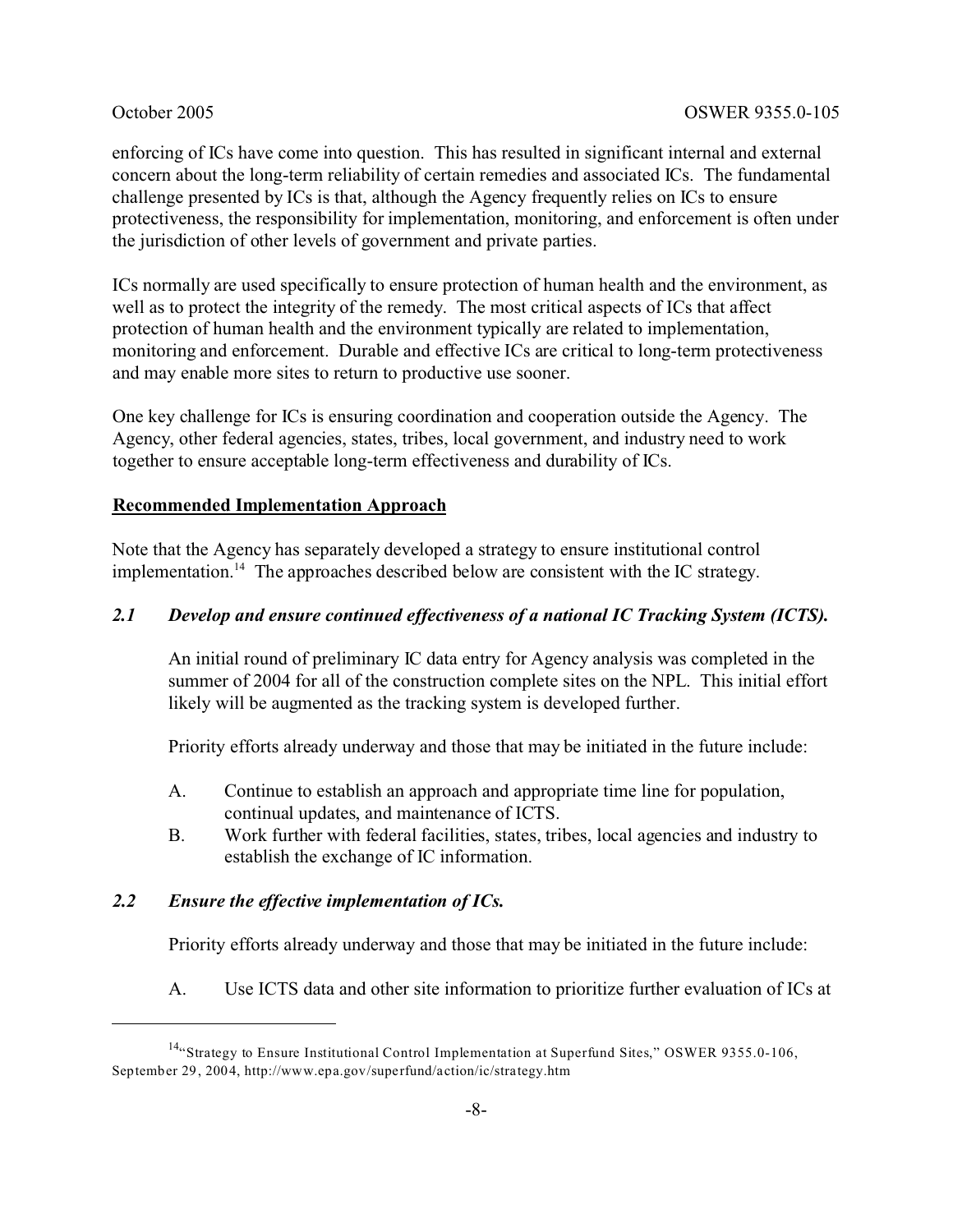applicable sites.

- B. Continue to develop an approach for ensuring that ICs are successfully implemented at applicable sites.
- C. Continue to evaluate and address IC issues at applicable sites.
- D. Develop approaches to update decision documents to reflect selection and implementation of ICs.

# *2.3 Identify and implement process improvements to increase the reliability of ICs*.

Priority efforts already underway and those that may be initiated in the future include:

- A. Continue to improve PCC processes (e.g., remedial design, five-year reviews, O&M plans) to better ascertain overall IC effectiveness.
- B. Develop policy on how to critically evaluate the effectiveness of ICs both at the remedy evaluation stage and post implementation.
- C. Continue to provide training so that Agency staff, and external partners better understand ICs, ICTS, and related topics.
- D. Continue to educate, inform, and involve additional parties (e.g., local governments, communities) to support efforts to identify and resolve IC issues.

# *2.4 Undertake other activities targeted at improving the use of ICs.*

Priority efforts already underway and those that may be initiated in the future include:

- A. Continue to develop guidance, *"*A Guide to Preparing Institutional Control Implementation Plans and Assurance Plans at Superfund, Brownfield, Federal Facilities, Underground Storage Tanks, and Resource Conservation and Recovery Act Cleanups."
- B. Develop guidance, "Calculating the Full Life-Cycle Costs of ICs."
- C. Continue to work with Common Ground Alliance or other groups to develop a best practices guide for residual contamination, sub-surface remedy components, and excavation restrictions.
- D. Continue to support "one call" demonstration pilots.<sup>15</sup>

<sup>&</sup>lt;sup>15</sup>One call is a state system to notify excavators of the location of underground facilities. The "one call" pilots are designed to study the inclusion of the location of subsurface remedy components and contamination and use restrictions to the one call notification system.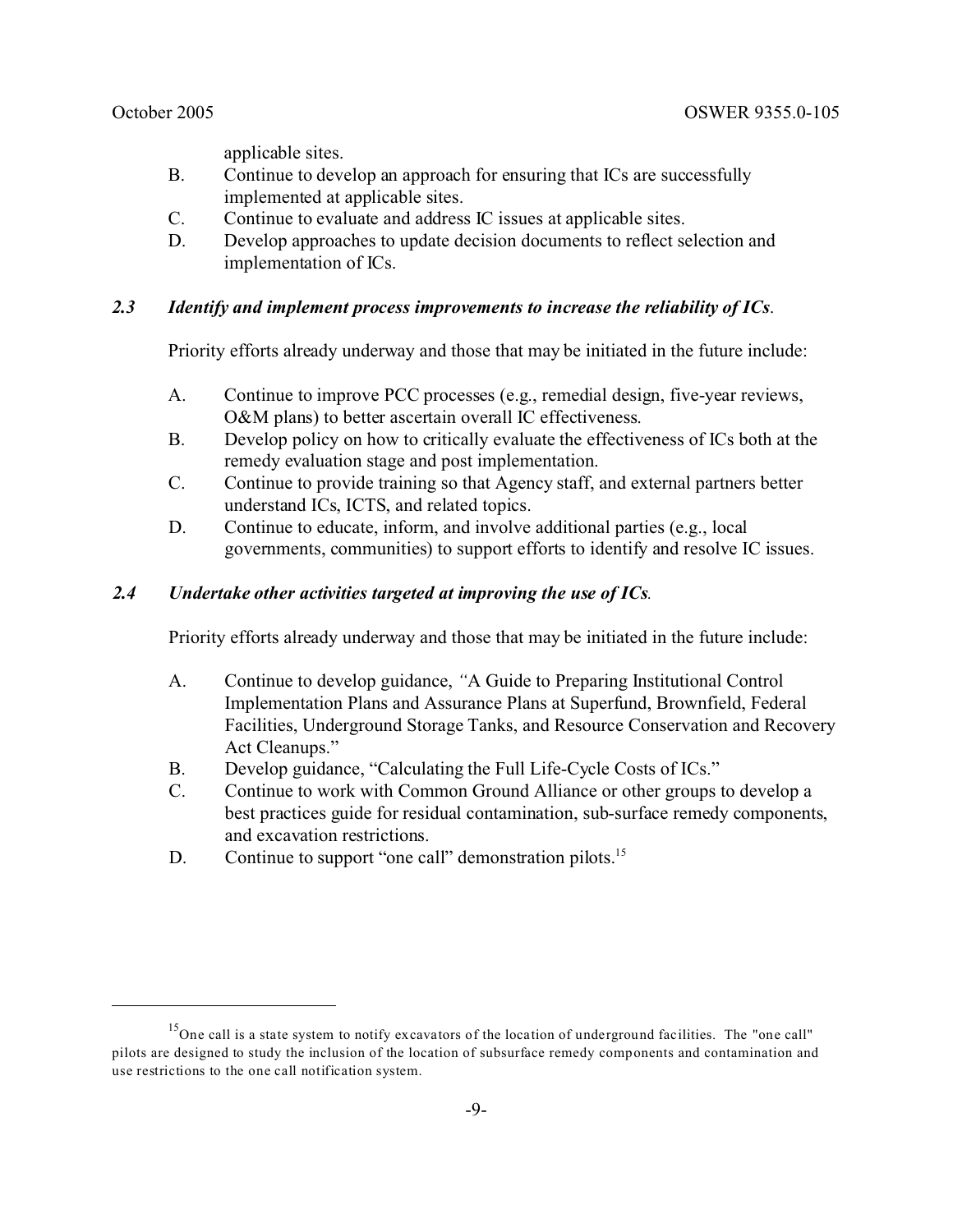## **Goal 3 Assure adequate financing and capability to conduct post construction completion activities**.

Obtaining adequate financing for PCC activities at a site can be essential to ensure the long term protectiveness at that site. These activities may include operating and maintaining leachate collection systems or ground water contamination treatment systems. In other cases, the activities may be more passive and may simply require adequate financing to be confident that residual contamination (that is contained or requires land use restrictions) is managed in a way that ensures the long term effectiveness of the remedy.

With the exception of active restoration of ground and surface water for a 10-year period (LTRA), the Agency is limited by CERCLA with regard to conducting O&M activities at NPL sites. Thus, Superfund relies upon state governments, responsible parties, and federal facilities for ensuring the O&M at sites. Nonetheless, the Agency is keenly interested in making sure that implementation of the remedy at sites is supported by the community, the state, the federal facility and responsible parties, and that all these players can be confident that long term financing will continue to be available to maintain protectiveness at these sites.

Two factors may point to the need to further address financing of long term activities at sites: (1) the budgetary constraints facing local, tribal, state, and federal governments may affect their capability to maintain and oversee remedies at sites, and (2) as more sites are entering the PCC phase of cleanup, the potential scopes of O&M costs are increasing.

State governments are required by CERCLA to assure that long term O&M is conducted at Fundfinanced sites. They are not required to provide all required O&M funding from state funds prior to the start of O&M. This statutory feature can complicate long term O&M planning at sites, since a stable long-term funding source often is needed to continue O&M. The Agency and its partners, the state and local governments, have just begun to identify a full complement of funding mechanisms for financing sites. Innovative approaches and collaborative efforts need to be explored and developed to promote a variety of ways to achieve reliable long-term O&M funding.

# **Recommended Implementation Approach***:*

### *3.1 Work to assure that Potentially Responsible Parties fulfill their O&M responsibilities.*

Priority efforts already underway and those that may be initiated in the future include:

- A. Continue to revise model financial assurance provisions in enforcement agreements and orders.
- B. Continue to develop sample letters of credit, bonds, and trusts.
- C. Develop approaches to implement different financial assurance mechanisms.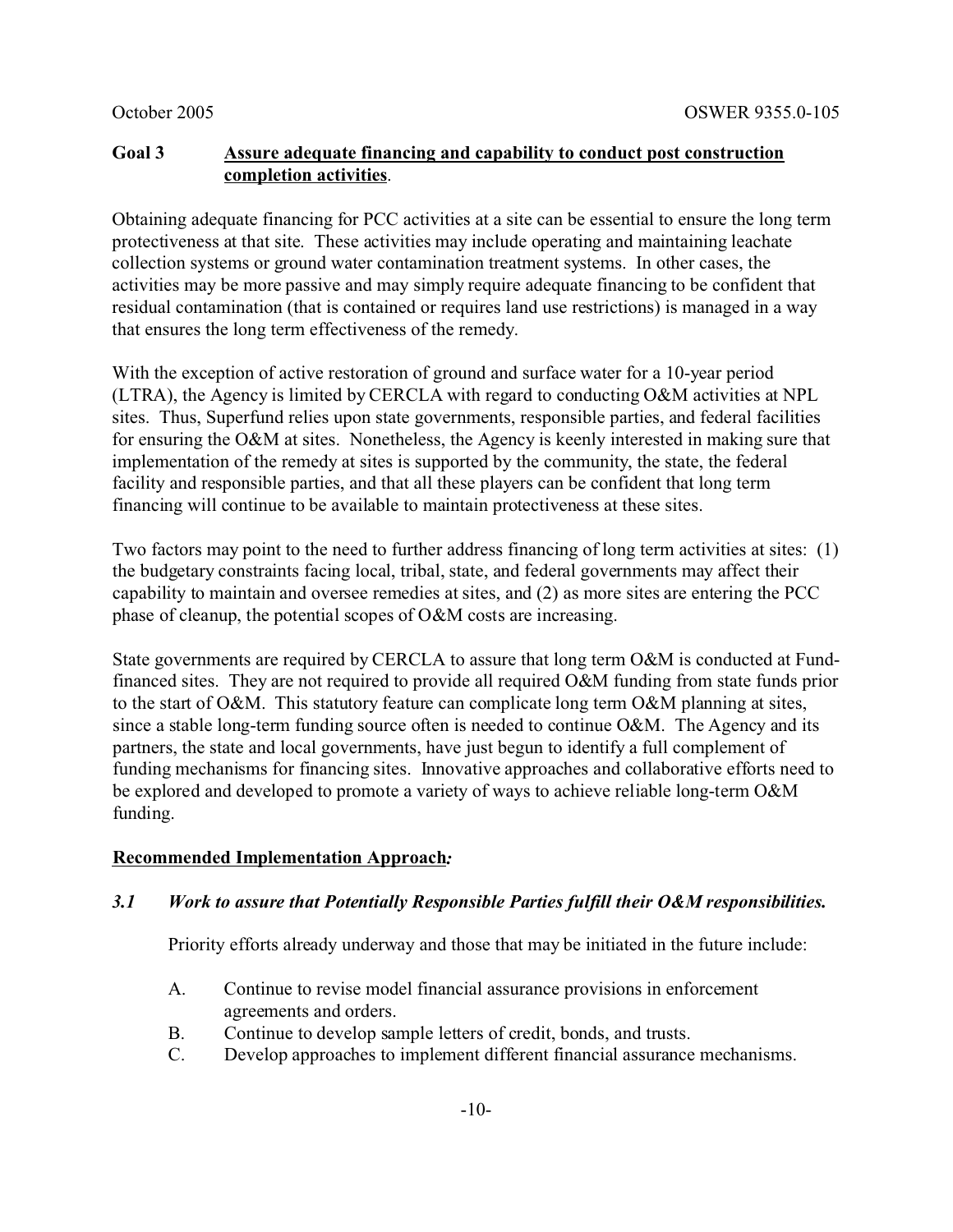# *3.2 Help states develop capacity to assure Superfund state cost share and O&M and methods to creatively finance both.*

Priority efforts already underway and those that may be initiated in the future include:

- A. With support of states, evaluate current state efforts to develop long-term O&M funding. Identify obstacles to funding and share findings.
- B. Revise model Superfund State Contract to better describe PCC considerations that may not have been included in previous versions.
- C. Identify future O&M workloads for states, and associated funding needs.

# **Goal 4 Support appropriate reuse of sites while assuring remedy reliability.**

The Superfund Redevelopment Program is designed to improve consideration of potential reuse so that communities affected by some of the nation's worst hazardous waste sites can return them to safe and productive uses. Likewise, other federal agencies envision reusing contaminated properties and, in some cases, transferring properties outside of the federal government. While cleaning up sites and making them protective of human health and the environment, the Agency is working with communities and other partners to consider anticipated future land use in the cleanup process. The benefits of reuse are most visible during the PCC phase, when remedies have been constructed to be compatible with expected future use. Through the current coordinated national effort, the Agency and its partners can better determine what the future use of a site is likely to be, so that protective remedies are selected consistent with planned reuse, where practical and feasible.

### **Recommended Implementation Approach**

### *4.1 Reexamine sites to eliminate barriers to reuse wherever possible.*

Restrictions on site access and use are necessary at some, but not all, of the construction complete and deleted NPL sites. In some cases, fences, warning signs, or other access and use controls, may be modified over time as we learn more specifically what is necessary to protect the engineered remedy, human health, and the environment. Furthermore, at some of these sites, public perception and a misunderstanding of the remedy may be precluding productive reuse. Under a new initiative, known as "Return to Use,"<sup>16</sup> the Agency intends to systematically look at sites where real or perceived barriers may exist and work to overcome those barriers. This can be done by sharing information or, when necessary, making modifications to the remedy through the administrative process (e.g., ROD Amendment or Explanation of Significant Difference) to change the way it is implemented.

<sup>16</sup>http://www.epa.gov/superfund/programs/recycle/rtu/index.htm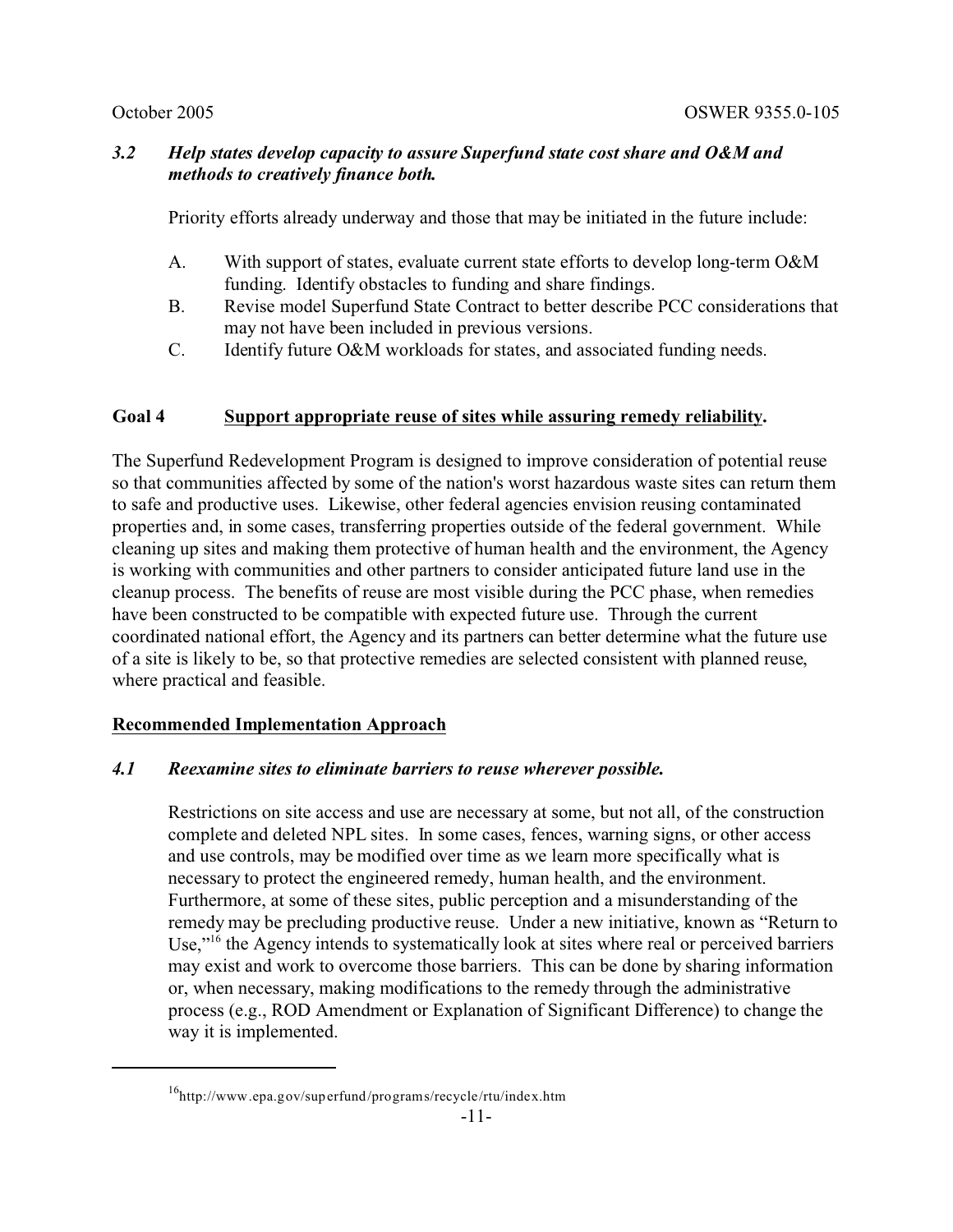# *4.2 Implement the Ready for Reuse guidance to answer questions about a site's suitability for reuse.*

Some Superfund sites are on prime land. The location of industry and facilities that have prompted contamination problems is often at the nexus of transportation, utility and employment centers. The locations of these properties often warrant beneficial reuse, and such reuse may serve to provide active management of residual wastes over the long term. The "Ready for Reuse"17 determination is designed to give possible developers a user-friendly report on the environmental status of sites and portions of sites that are ready for specified uses. This effort will be accomplished concurrent with or in addition to the five-year review and does not require NPL site deletion or partial deletion.

The Agency will continue its ongoing efforts to delete and partially delete sites as soon as they qualify for deletion. Sites typically can be fully or partially deleted from the NPL after all appropriate response actions have been implemented. It is important to note that sites may be "Ready for Reuse" long before NPL deletion. Ground water restoration remedies, for example, may take many years to achieve cleanup levels; however, it may be possible to allow for reuse of surface lands once site construction is complete even if the site is still on the NPL.

#### **Goal 5 Improve site records management to better ensure remedy reliability.**

Many records associated with Superfund sites are needed for long into the future. In those cases where wastes are left on site above levels allowing for unrestricted use and unlimited exposure, the records generally are critical for ensuring that the presence of these wastes is known. Agency strategies for identifying, capturing, managing and providing access electronically are currently being designed, and the Superfund Program is playing a leading role. Any electronic systems should complement, and in certain cases replace, paper-based processes. The Agency is moving toward capturing and preserving records online through the Superfund Document Management System (SDMS). SDMS is already in use in all 10 regional offices and will soon become available for Headquarters use.

The Agency is working on a range of options that are designed to foster mutually agreeable data exchange formats and procedures between the Agency's and states' information systems. The Agency is prepared to address any concerns states may have directly and in an open dialogue to achieve results that do not place undue burdens on those submitting records, or on internal systems management. When electronic records are transferred from one organization to another, standardized authentication and chain of custody procedures may need to be established specific to digital media.

<sup>&</sup>lt;sup>17</sup>"Guidance for Preparing Superfund Ready for Reuse Determinations," OSWER 9365.0-33, February 18, 2004, http://www.epa.gov/superfund/programs/recycle/rfrguidance.pdf